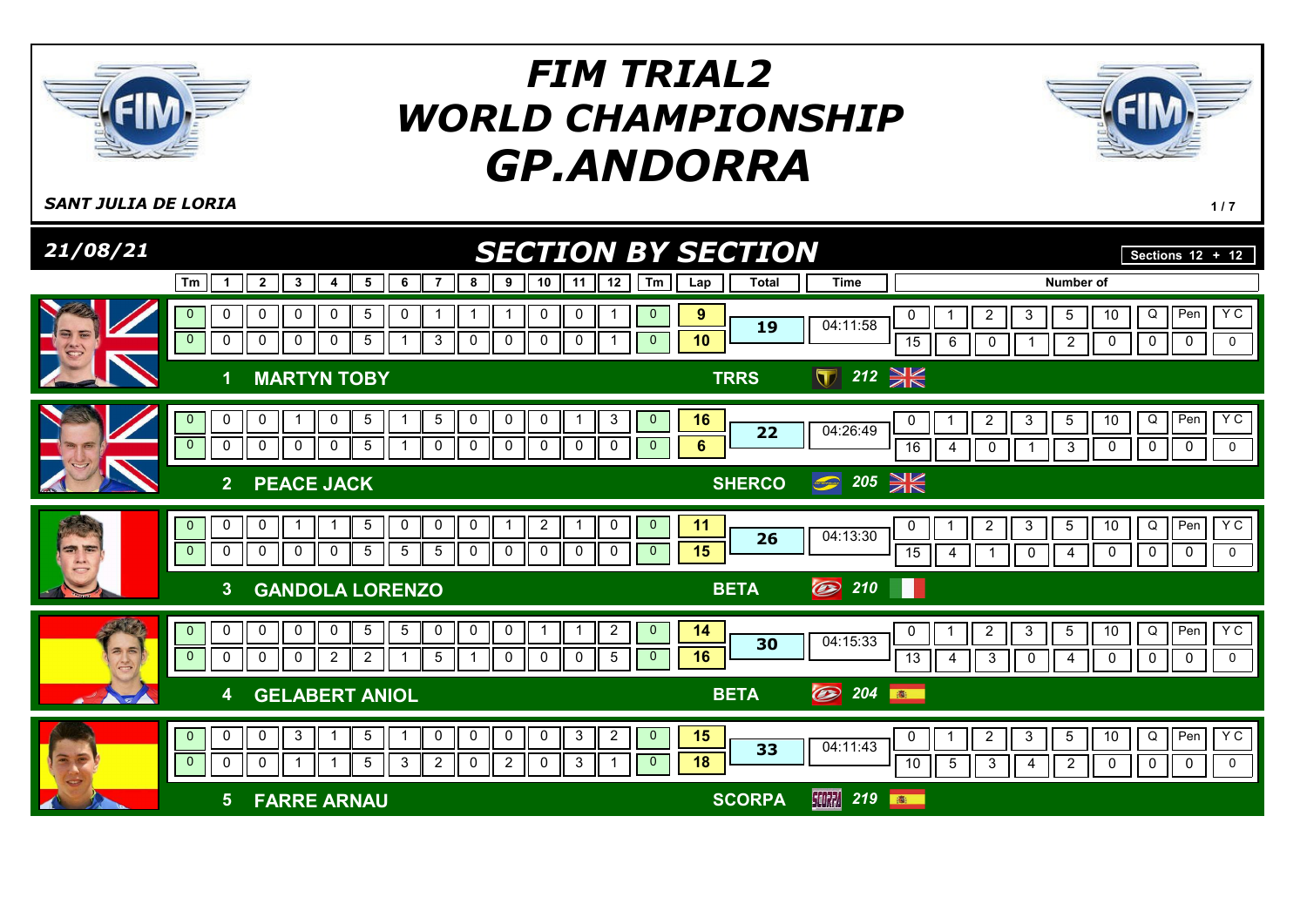



SANT JULIA DE LORIA 217

| 21/08/21                            |                                                                                                                                                                                            | <b>SECTION BY SECTION</b>                                                                                                            | Sections $\overline{12 + 12}$                                                                                                                                                                                             |
|-------------------------------------|--------------------------------------------------------------------------------------------------------------------------------------------------------------------------------------------|--------------------------------------------------------------------------------------------------------------------------------------|---------------------------------------------------------------------------------------------------------------------------------------------------------------------------------------------------------------------------|
|                                     | Tm<br>$\overline{2}$<br>3<br>5<br>6<br>7<br>8<br>4<br>1                                                                                                                                    | 12<br>Tm<br>9<br>10<br>11<br><b>Total</b><br>Lap                                                                                     | Number of<br><b>Time</b>                                                                                                                                                                                                  |
| <b>ARANTH</b><br>G<br>$\Rightarrow$ | $\mathbf 0$<br>5<br>$\overline{0}$<br>0<br>0<br>0<br>5<br>0<br>0<br>5<br>5<br>$\overline{1}$<br>0<br>$\mathbf 0$<br>$\mathbf 0$                                                            | 3<br>$\mathbf{3}$<br>$\overline{c}$<br>3<br>22<br>$\overline{0}$<br>38<br>15<br>$\mathbf 0$<br>3<br>$\mathbf{0}$<br>$\mathbf 0$<br>0 | Y C<br>$\overline{2}$<br>$\overline{Q}$<br>Pen<br>$\mathbf{3}$<br>$5\phantom{.0}$<br>10<br>0<br>04:26:22<br>$\overline{12}$<br>$\overline{0}$<br>0<br>3<br>0<br>$\mathbf 0$<br>4<br>4                                     |
|                                     | <b>RIBAU SERGIO</b><br>$6\phantom{1}$                                                                                                                                                      | <b>SCORPA</b>                                                                                                                        | 【【【】】 234<br>图                                                                                                                                                                                                            |
| G-                                  | 5<br>5<br>0<br>5<br>0<br>3<br>3<br>$\mathbf{0}$<br>1<br>$\overline{0}$<br>0<br>$\mathbf 0$<br>0<br>$\mathbf 0$<br>5<br>5<br>0<br>$\mathbf{1}$                                              | 24<br>0<br>0<br>$\mathbf{0}$<br>-1<br>r<br>40<br>16<br>5<br>$\mathbf 0$<br>$\mathbf{0}$<br>0<br>0                                    | YC<br>Q<br>$\overline{P}$ en<br>2<br>3<br>5<br>10<br>0<br>04:19:27<br>0<br>$\mathbf 0$<br>12<br>$\overline{2}$<br>6<br>$\mathbf 0$<br>$\pmb{0}$<br>0<br>4                                                                 |
|                                     | <b>GREEN BILLY</b>                                                                                                                                                                         | <b>SCORPA</b>                                                                                                                        | 217 $\frac{1}{2}$<br><b>SCORPA</b>                                                                                                                                                                                        |
| <b>200 (200</b>                     | $\overline{2}$<br>0<br>0<br>0<br>5<br>5<br>$\mathbf{0}$<br>-1<br>$\mathbf{0}$<br>$\mathbf{3}$<br>$\mathsf 0$<br>$\pmb{0}$<br>$\overline{2}$<br>3<br>5<br>$\mathbf 0$                       | 20<br>3<br>-1<br>$\mathbf{0}$<br>-1<br>41<br>21<br>$\mathbf 0$<br>3<br>3<br>$\overline{0}$                                           | Y C<br>$\overline{Q}$<br>Pen<br>10<br>$\overline{c}$<br>$\mathbf{3}$<br>5<br>0<br>04:11:06<br>$\mathbf 0$<br>$\mathbf 0$<br>$\overline{7}$<br>$\overline{2}$<br>$\overline{5}$<br>3<br>0<br>$\mathbf 0$<br>$\overline{7}$ |
|                                     | <b>TRUEBA GERARD</b><br>8                                                                                                                                                                  | <b>BETA</b>                                                                                                                          | O<br>250<br>高                                                                                                                                                                                                             |
|                                     | $\sqrt{5}$<br>0<br>0<br>0<br>5<br>0<br>$\mathbf{0}$<br>-1<br>-1<br>$\overline{0}$<br>$\mathbf 0$<br>$\mathbf 0$<br>$5\overline{)}$<br>5<br>5<br>$\mathbf{1}$                               | 3<br>20<br>0<br>5<br>$\overline{0}$<br>0<br>48<br>28<br>5<br>0<br>$\overline{2}$<br>3<br>$\mathbf{0}$                                | $Y$ C<br>Pen<br>$\overline{2}$<br>3<br>5<br>10<br>Q<br>0<br>04:18:12<br>$\mathbf 0$<br>$\mathbf 0$<br>$\mathbf 0$<br>9<br>$5\phantom{.0}$<br>$\overline{2}$<br>$\overline{7}$<br>0<br>1                                   |
|                                     | <b>HAGA SONDRE</b><br>9                                                                                                                                                                    | <b>BETA</b>                                                                                                                          | $206$ $-$<br>$\circledast$                                                                                                                                                                                                |
| 53<br>$\rightarrow$ $\sim$          | $5\phantom{.0}$<br>$\mathbf 0$<br>$\overline{5}$<br>$\overline{0}$<br>0<br>$\mathbf 0$<br>5<br>3<br>0<br>$\mathbf{0}$<br>3<br>0<br>$\mathbf 0$<br>5<br>5<br>$\mathbf{0}$<br>$\overline{2}$ | 33<br>3<br>$\overline{a}$<br>$\sqrt{5}$<br>5<br>$\mathbf{0}$<br>57<br>24<br>5<br>$\overline{2}$<br>-1<br>0<br>$\mathbf{0}$           | Y C<br>$\overline{O}$<br>10<br>Pen<br>$\overline{2}$<br>3<br>$5\phantom{.0}$<br>$\pmb{0}$<br>04:22:10<br>8<br>$\overline{2}$<br>$\sqrt{3}$<br>$\sqrt{3}$<br>8<br>0<br>$\mathbf 0$<br>$\mathbf 0$<br>0                     |
|                                     | <b>FERRER ALEXANDRE</b><br>10                                                                                                                                                              | <b>TRRS</b>                                                                                                                          | 202<br>$\bf \nabla$                                                                                                                                                                                                       |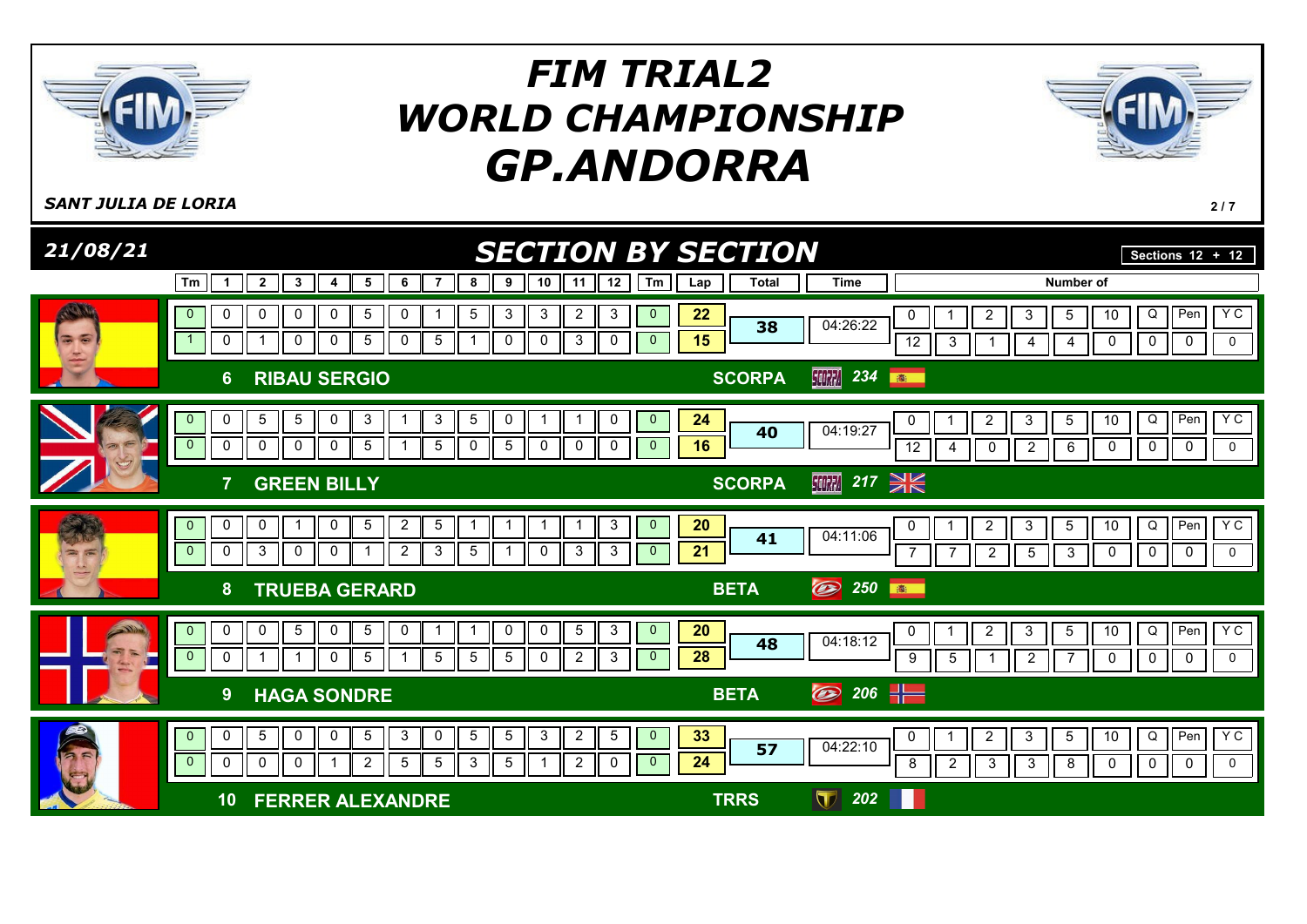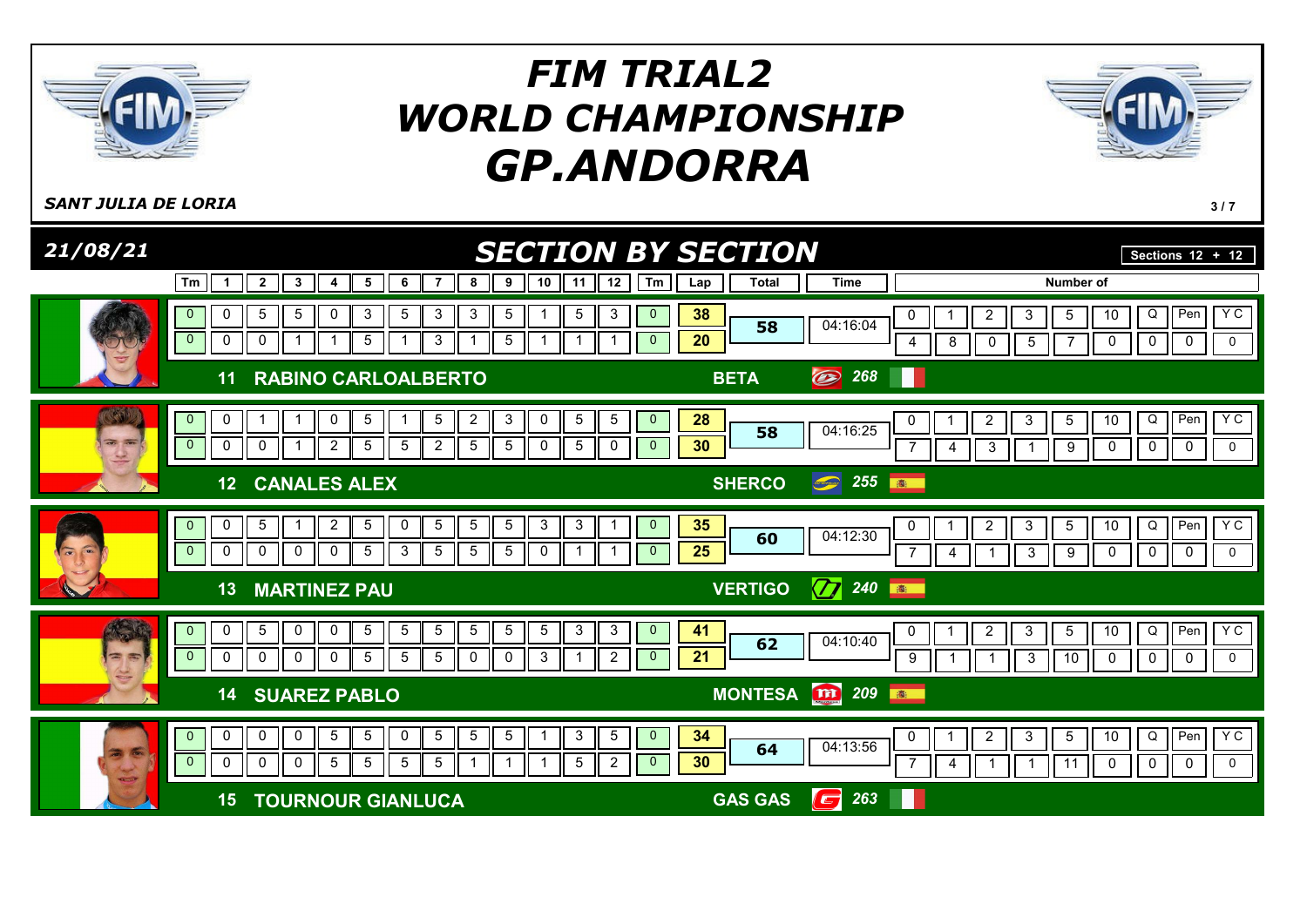



SANT JULIA DE LORIA 4 / 7

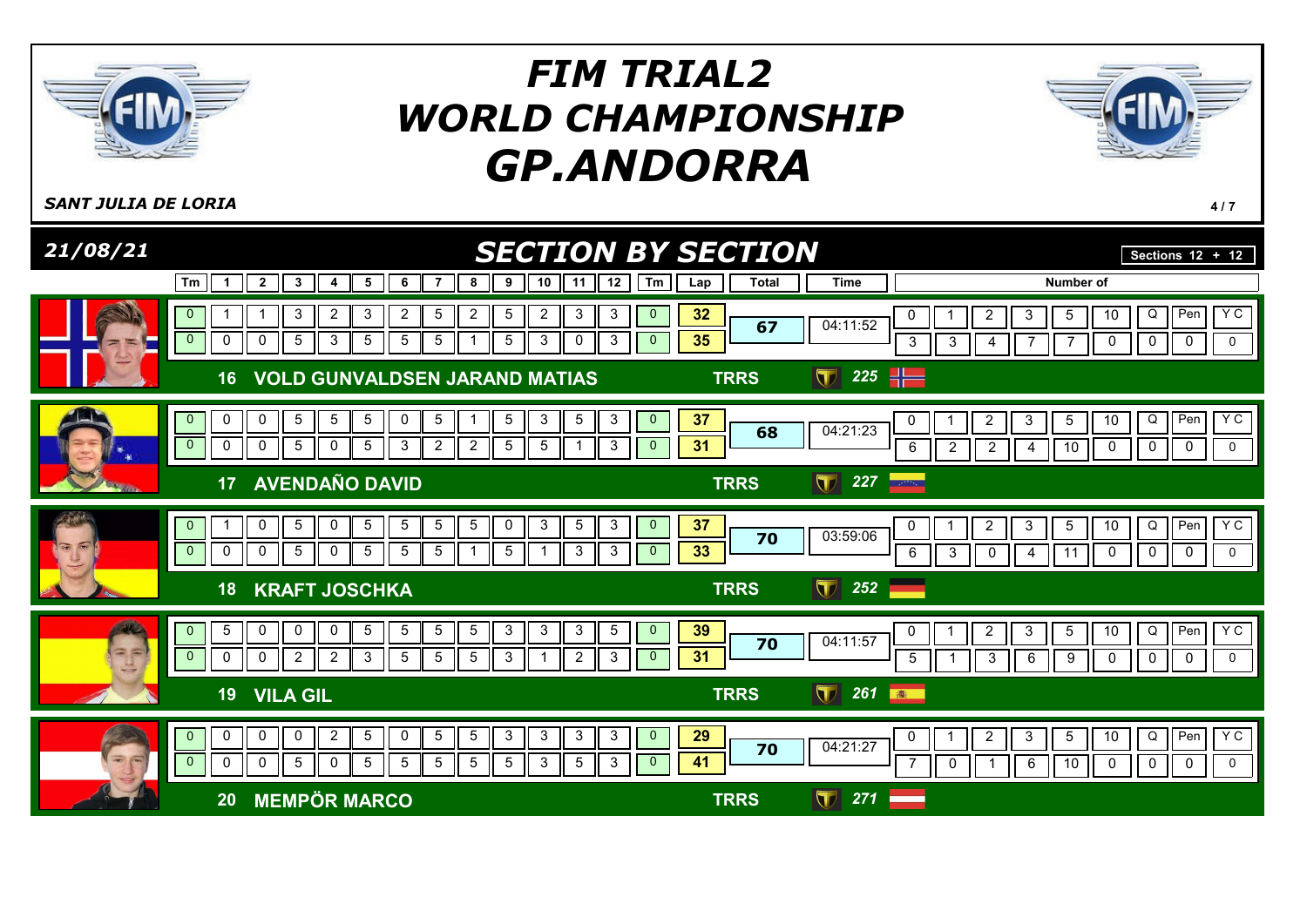



SANT JULIA DE LORIA 5 / 7

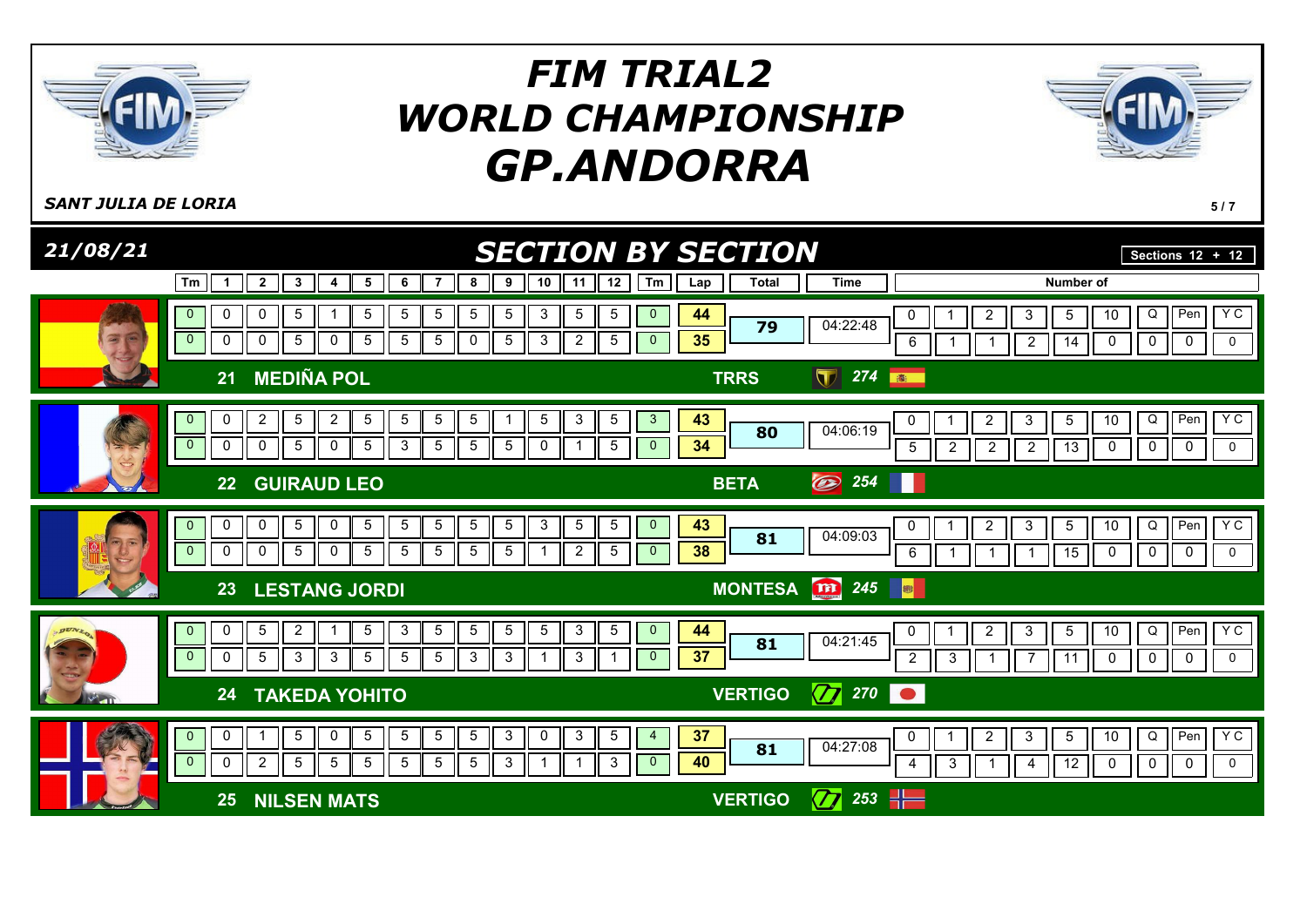



SANT JULIA DE LORIA **617** 

| 21/08/21 | <b>SECTION BY SECTION</b>                                                                                                                                                                                                                                                                                                                                                                                      |                     | Sections $12 + 12$                                                                                                                                                                                           |
|----------|----------------------------------------------------------------------------------------------------------------------------------------------------------------------------------------------------------------------------------------------------------------------------------------------------------------------------------------------------------------------------------------------------------------|---------------------|--------------------------------------------------------------------------------------------------------------------------------------------------------------------------------------------------------------|
|          | $\overline{2}$<br>12<br>Tm<br>3<br>6<br>8<br>9<br>10<br>11<br>Tm<br>5<br>7<br>4<br>-1                                                                                                                                                                                                                                                                                                                          | <b>Total</b><br>Lap | <b>Time</b><br>Number of                                                                                                                                                                                     |
|          | $\overline{2}$<br>$5\phantom{.0}$<br>5<br>5<br>5<br>5<br>5<br>5<br>5<br>5<br>$\overline{0}$<br>0<br>$\mathbf 0$<br>$\overline{0}$<br>$5\phantom{.0}$<br>$\mathbf{3}$<br>$\overline{2}$<br>$5\overline{)}$<br>5<br>5<br>$5\overline{)}$<br>0<br>3<br>$\mathbf{0}$                                                                                                                                               | 48<br>84<br>36      | Y C<br>Pen<br>10<br>Q<br>$\overline{2}$<br>3<br>0<br>5<br>03:58:19<br>$\overline{2}$<br>$\mathbf 0$<br>$\mathsf{O}$<br>$\overline{2}$<br>$\overline{c}$<br>0<br>$\mathbf 0$<br>14<br>4                       |
|          | <b>MIQUEL ERIC</b><br>26                                                                                                                                                                                                                                                                                                                                                                                       | <b>TRRS</b>         | 264<br>$\blacksquare$<br>高                                                                                                                                                                                   |
|          | 3<br>3<br>$5\phantom{.0}$<br>$5\overline{)}$<br>5<br>5<br>3<br>5<br>5<br>5<br>$\overline{0}$<br>$\mathbf{0}$<br>$\overline{1}$<br>3<br>$5\phantom{.0}$<br>$\mathbf 0$<br>$5\phantom{.0}$<br>$5\phantom{.0}$<br>5<br>5<br>5<br>3<br>3<br>3<br>3<br>$\mathbf{0}$                                                                                                                                                 | 46<br>92<br>45      | YC<br>Pen<br>$\overline{2}$<br>10<br>Q<br>3<br>5<br>0<br>04:07:11<br>13<br>$\mathbf 0$<br>$\mathbf 0$<br>0<br>$\mathbf 0$<br>$\overline{2}$<br>8<br>0<br>-1                                                  |
|          | <b>MATTHEEUWS EMILE</b><br>27                                                                                                                                                                                                                                                                                                                                                                                  | <b>GAS GAS</b>      | 272<br>6                                                                                                                                                                                                     |
|          | $\,$ 5 $\,$<br>$\overline{5}$<br>$5\phantom{.0}$<br>$5\phantom{.0}$<br>$\,$ 5 $\,$<br>$\mathbf 5$<br>$\,$ 5 $\,$<br>$5\phantom{.0}$<br>5<br>0<br>5<br>$\mathbf{0}$<br>$5\phantom{.0}$<br>$\overline{0}$<br>5<br>$\mathsf 0$<br>$5\phantom{.0}$<br>$\mathbf{3}$<br>$\mathbf{3}$<br>$\overline{5}$<br>$\mathbf{3}$<br>$\mathbf 0$<br>$5\phantom{.0}$<br>$5\phantom{.0}$<br>$\overline{c}$<br>$\overline{0}$      | 51<br>99<br>41      | Pen<br>Y C<br>Q<br>2<br>3<br>10<br>5<br>0<br>04:22:59<br>16<br>$\mathbf 0$<br>$\mathbf 0$<br>$\mathbf 0$<br>$\mathbf{3}$<br>3<br>$\mathbf 0$                                                                 |
|          | <b>SPREAFICO MATTIA</b><br>28                                                                                                                                                                                                                                                                                                                                                                                  | <b>SHERCO</b>       | $\bigcirc$ 247<br>Ш                                                                                                                                                                                          |
| $= 5$    | $\overline{2}$<br>$5\phantom{.0}$<br>$5\phantom{.0}$<br>3<br>5<br>$5\overline{)}$<br>5<br>3<br>$5\phantom{.0}$<br>5<br>$5\overline{)}$<br>$\mathbf 5$<br>$\mathbf{0}$<br>$\mathbf{0}$<br>$\overline{0}$<br>$\overline{c}$<br>3<br>$5\phantom{.0}$<br>$\mathbf{3}$<br>$5\phantom{.0}$<br>$5\phantom{.0}$<br>$\mathbf{3}$<br>$5\phantom{.0}$<br>$5\phantom{.0}$<br>$\mathbf{3}$<br>$\mathbf 5$<br>$\overline{5}$ | 53<br>102<br>49     | YC<br>Pen<br>$\overline{2}$<br>$\mathbf{3}$<br>10<br>Q<br>5<br>0<br>04:20:42<br>16<br>$\mathbf 0$<br>$\mathbf 0$<br>$\mathbf 0$<br>$\overline{2}$<br>0<br>$\mathbf 0$<br>0<br>6                              |
|          | <b>JAILLET GAILOR</b><br>29                                                                                                                                                                                                                                                                                                                                                                                    | <b>TRRS</b>         | $\blacksquare$<br>267                                                                                                                                                                                        |
| $=$      | $\overline{2}$<br>$5\phantom{.0}$<br>$\sqrt{5}$<br>$5\phantom{.0}$<br>$5\phantom{.0}$<br>$\mathbf{3}$<br>$\mathbf 5$<br>$\overline{5}$<br>$5\phantom{.0}$<br>5<br>5<br>5<br>$\overline{0}$<br>5<br>5<br>3<br>3<br>5<br>5<br>5<br>5<br>5<br>$\mathbf{0}$<br>0<br>5<br>$\mathbf{0}$                                                                                                                              | 55<br>103<br>47     | YC<br>Q<br>Pen<br>$\overline{2}$<br>$\ensuremath{\mathsf{3}}$<br>$\overline{5}$<br>10<br>$\mathbf 0$<br>04:27:35<br>$\mathbf 0$<br>18<br>$\mathbf 0$<br>0<br>$\mathbf 0$<br>$\mathbf{3}$<br>$\mathbf 1$<br>1 |
|          | <b>REUMSCHÜSSEL PAUL</b><br>30                                                                                                                                                                                                                                                                                                                                                                                 | <b>TRRS</b>         | $\mathbf \nabla$<br>226                                                                                                                                                                                      |